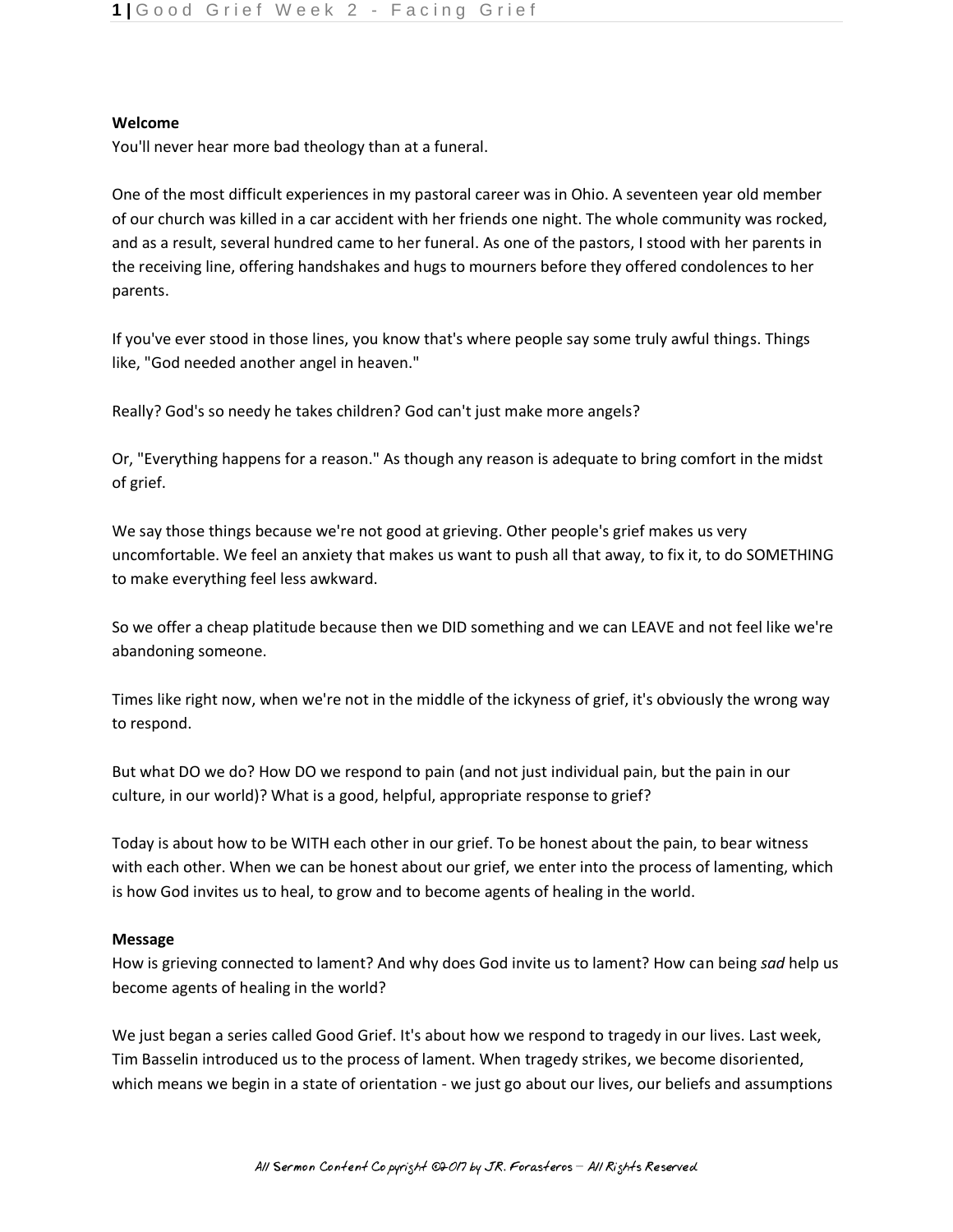intact. But then something happens: a relationship ends. Someone gets sick. A natural disaster strikes. Life gets turned upside down. We're disoriented.

Disorientation is uncomfortable. Our culture teaches us to medicate or avoid the discomfort of disorientation. But it's in the place of disorientation we have the chance to grow. Because in our lament, we are crying out to God. We're insisting that this isn't right - we're not meant to live in a world of suffering and pain. And we're seeing in this series that it is specifically this movement of lament, this sitting in the pain of the disorientation that helps us reorient - to see where we were wrong, to see where we need to stand up to address injustice, to repent of sin.

The life on the *other* side of lament is better. We find better life, deeper wholeness than we had previously imagined. But only if we push *through* the process of lamenting. We'll never get there if we medicate or avoid.

Pastor and author Soong-Chan Rah offers two observations about Lament that are particularly helpful for us:

Lament in the Bible is a liturgical response to the reality of suffering and engages God in the context of pain and trouble. The hope of lament is that God would respond to human suffering that is wholeheartedly communicated through lament…

Lament is a liturgical response: that means it's something we do together, in the context of worship. Lament belongs in Christian worship. This comes as a surprise to a lot of us because we're used to a faith that is only happy, joyful, triumphalist. We're used to a Christianity that's about how to be a good person, how to get healthy, wealthy and wise. We're used to a Christianity that wins.

But that's not the faith we find reflected in Scripture. More than 1/3 of the Psalms (which are the worship songs of the Bible) are what scholars call Lament psalms. A third. So not most, but more than we usually allow room for.

When our faith doesn't have room for pain, it's not an honest faith. We live in a messed up world, and we have to allow that to enter into our worship with us. We have to allow the pain and fear and anxiety of the world into our worship or our worship isn't *honest*. Which leads us to Rah's second observation:

Lament is an act of protest as the lamenter is allowed to express indignation and even outrage about the experience of suffering. The lamenter talks back to God and ultimately petitions him for help, in the midst of pain. The one who laments can call out to God for help, and in that outcry there is the hope and even the manifestation of praise. -- Soong-Chan Rah, *Prophetic Lament*

Lament is a declaration that the world is broken, that something is deeply wrong. It's essentially calling out to God and demanding God *do* something.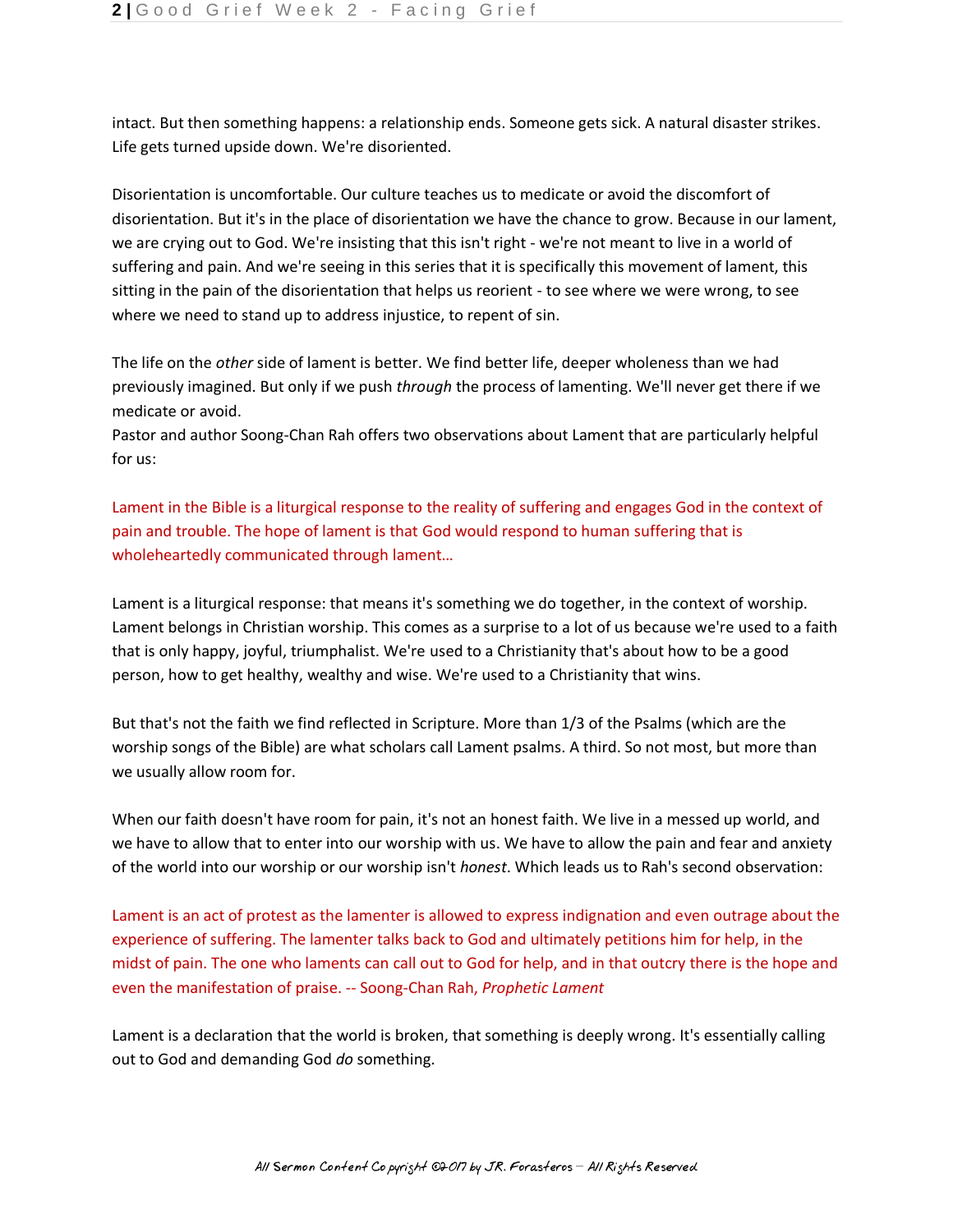Again, that feels wrong to us. God is up there, and we're down here, and we're not allowed to criticize God or even feel negative emotions toward God. Maybe we're afraid God will zap us, or maybe it's from a place of respect: much like we don't want to talkback to our parents, we want to honor and respect God.

But again and again in the Scriptures, we find Lament. In fact, the Bible teaches us *how* to Lament. When we lament the way the Bible shows us, lamentation becomes an act of faithfulness. Because when we lament, we're pointing to the gap between the way God said the world *should* be and the way we're *experiencing* it. We say, God, Look! This isn't right! Help! Do something! We need you!

Lamentation is a way of remembering that God is faithful and good by *calling on God* to act faithfully and good.

[Scripture Slide] Which brings us to the book of Lamentations. Turn with me to Lamentations 1. Rah describes Lamentations as the pinnacle of Israel's grief. This book was written when God's people were at their lowest point, as bad as bad could get.

The book was written after the Exile, which is how we refer to the event where the Babylonian Empire conquered the nation of Judah. They destroyed the capital city of Jerusalem, slaughtered hundreds, destroyed God's Temple and forcibly deported the city's elite - the priests and government.

The Babylonians left behind a smoldering ruin. Famine, disease and destitution were all there was available for the citizens who were left behind. They had no infrastructure, no leadership, no one to help them pray.

Except the prophet Jeremiah.

Jeremiah had lived in Jerusalem before the Exile. As the Babylonian armies made their way toward Jerusalem, Jeremiah warned the city's elite not to try to make alliances with the surrounding nations. He warned again and again that what they needed was to return to faith in God, that if they persisted in putting their trust in other nations rather than God, they would be conquered and destroyed.

Jerusalem didn't listen, and Jeremiah's predictions came true.

And now, as the city grieves, as they process what happened and why, Jeremiah is with them, among them, grieving with them, shaping their grief into lament.

Each chapter of the book is an individual poem. So for the next five weeks, we're going to work through the book a chapter at a time. There are two primary actors in this poem. The first is the prophet, who in the poem acts as the friend of the griever. In this poem, the prophet is not the one grieving. He's the one with the griever. The griever is the second actor. In Lamentations, she is a woman, who is a personification of Jerusalem - so really the whole people of God.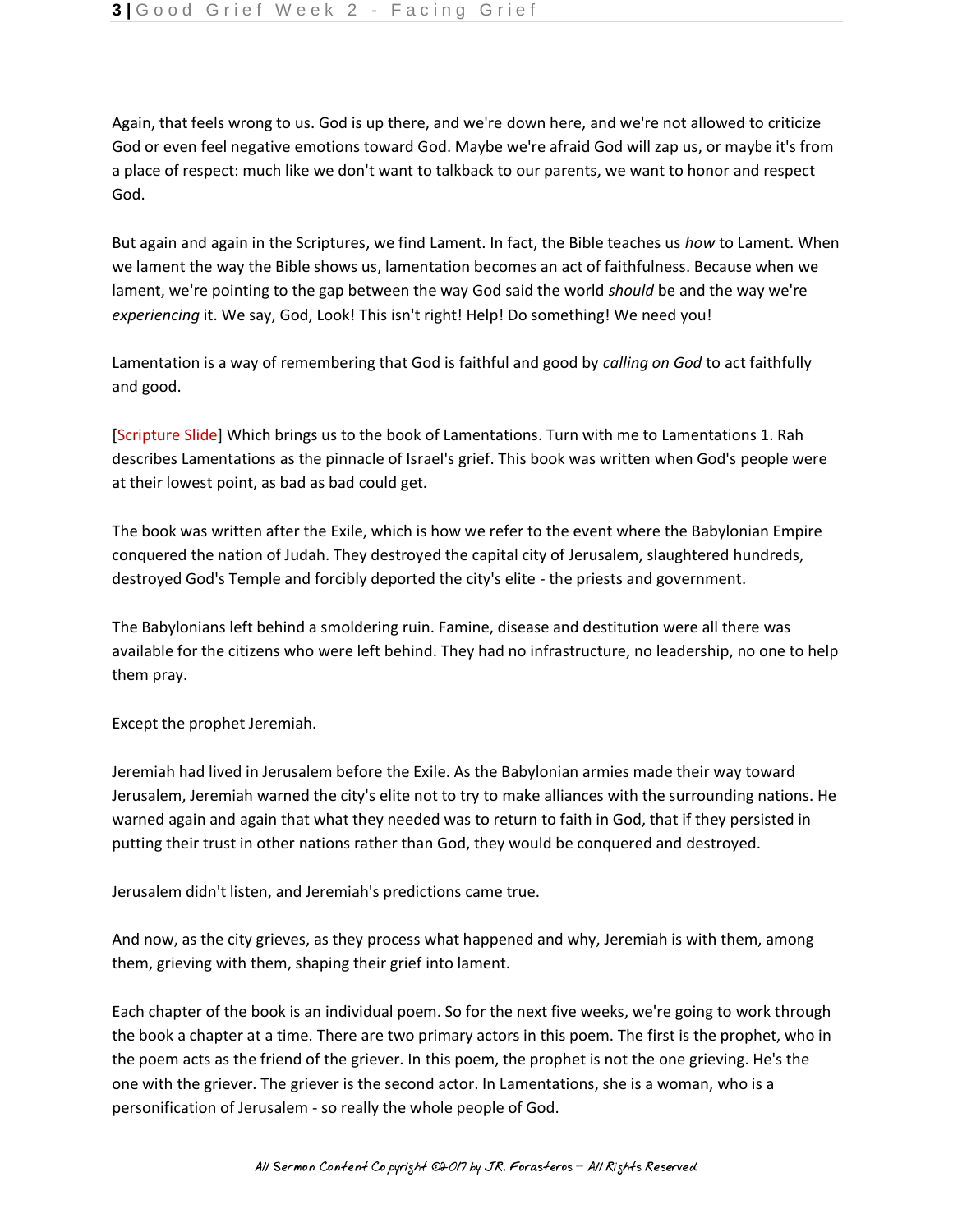The poem begins with the prophet approaching the woman, describing her situation. You'll note that he doesn't try to speak to her, to offer platitudes. So similarly, we're not going to pick apart his words. As I read, engage your sense. What do you see? What do you hear? What do you smell in the scene he describes?

Jerusalem, once so full of people,

 is now deserted. She who was once great among the nations now sits alone like a widow. Once the queen of all the earth, she is now a slave.

She sobs through the night;

 tears stream down her cheeks. Among all her lovers, there is no one left to comfort her. All her friends have betrayed her and become her enemies.

Judah has been led away into captivity,

- oppressed with cruel slavery.
- She lives among foreign nations
- and has no place of rest.
- Her enemies have chased her down,
- and she has nowhere to turn.

### The roads to Jerusalem are in mourning,

- for crowds no longer come to celebrate the festivals.
- The city gates are silent,
- her priests groan,
- her young women are crying—
- how bitter is her fate!

## Her oppressors have become her masters,

- and her enemies prosper,
- for the LORD has punished Jerusalem
- for her many sins.
- Her children have been captured
- and taken away to distant lands.

### All the majesty of beautiful Jerusalem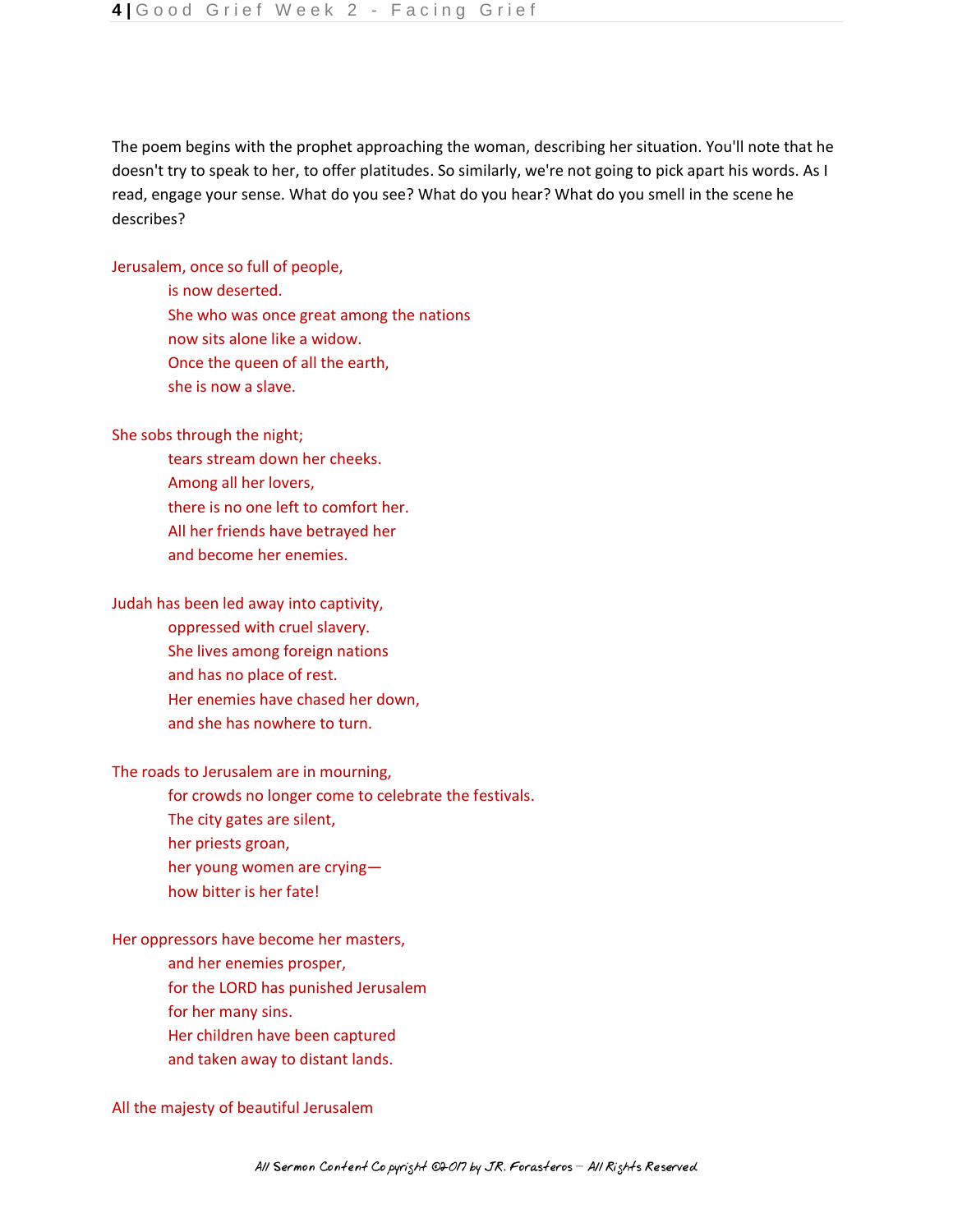has been stripped away. Her princes are like starving deer searching for pasture. They are too weak to run from the pursuing enemy.

In the midst of her sadness and wandering,

 Jerusalem remembers her ancient splendor. But now she has fallen to her enemy, and there is no one to help her. Her enemy struck her down and laughed as she fell.

Jerusalem has sinned greatly,

 so she has been tossed away like a filthy rag. All who once honored her now despise her, for they have seen her stripped naked and humiliated. All she can do is groan and hide her face.

She defiled herself with immorality

 and gave no thought to her future. Now she lies in the gutter with no one to lift her out. "LORD, see my misery," she cries. "The enemy has triumphed."

The enemy has plundered her completely,

 taking every precious thing she owns. She has seen foreigners violate her sacred Temple, the place the LORD had forbidden them to enter.

Her people groan as they search for bread. They have sold their treasures for food to stay alive. -- Lamentations 1:1-11a

This is an awful, painful scene to witness. The plight of Jerusalem's people, embodied in the figure of the grieving woman, is something we want to flee from. We want to shut our bibles and pull out Facebook, or maybe at least flip over to the gospels and read some parables.

We want to escape that feeling of helplessness in the face of such raw, naked grief. We want the prophet to say, "Don't worry! Everything happens for a reason!" Or maybe share a facebook post from a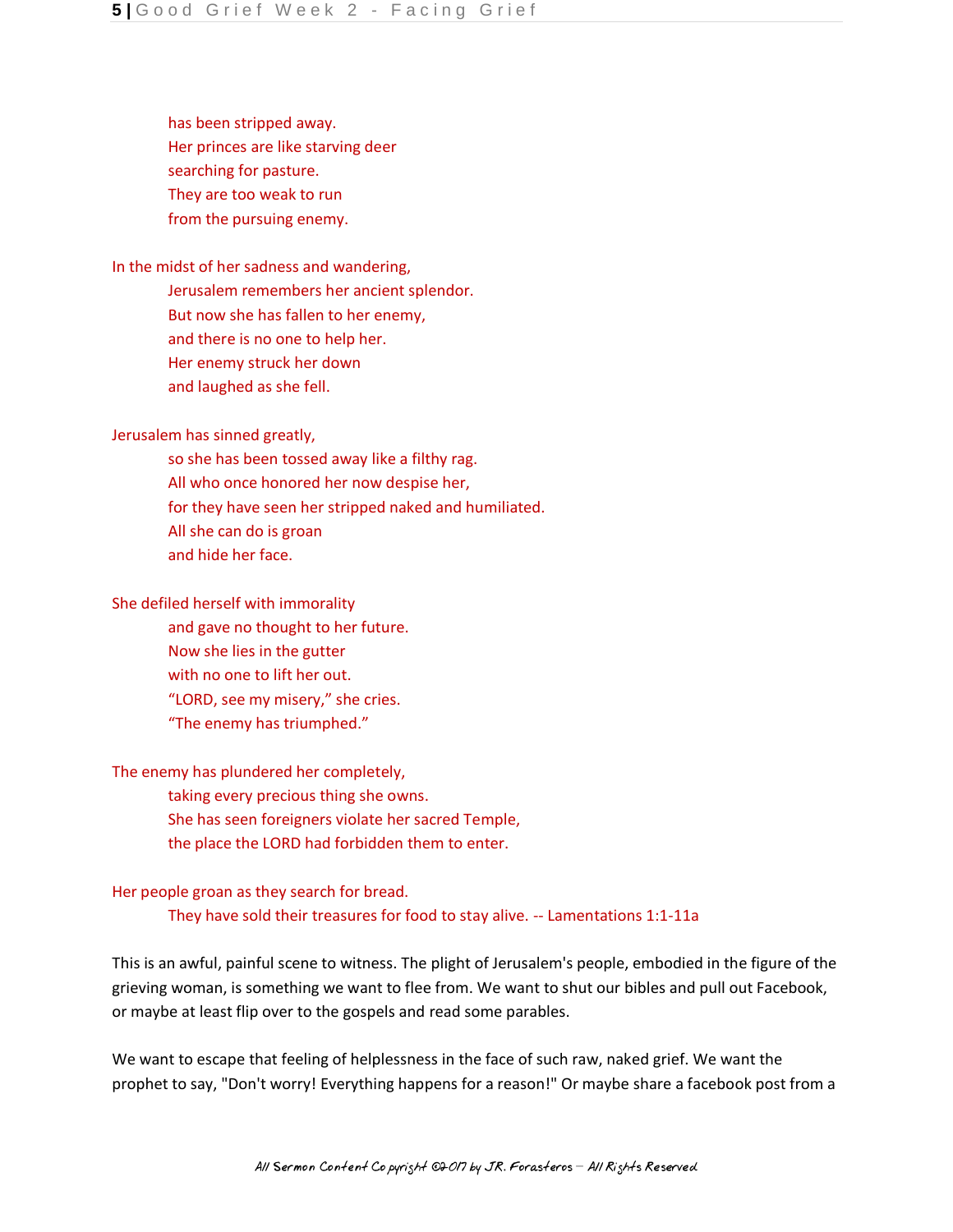Christian celebrity explaining how this is God's wrath or God's plan or *anything* that will let us walk away from this pain and not face it anymore.

But Jeremiah doesn't look away. He stays. He looks. He bears witness.

Because Lament is protest. That sense of wrong we feel is GOOD. It's an appropriate response to pain like this. Because the world wasn't created to be destroyed. People weren't created to be killed. Cities weren't built to be devastated. Kids aren't supposed to go hungry. We aren't supposed to be afraid all the time.

There's something *wrong*. That's why we get that feeling. It's a good, right and true feeling.

So even though we want to run from it, running isn't the answer. Avoiding and pretending won't fix anything. It won't make the wrong go away.

If we want to have any hope of healing, of growing, of being present when God moves, we have to wait. To face it.

And lament helps us do that. Lament teaches us how to sit in the pain.

The prophet sits with the woman, and now she speaks:

## O LORD, look," she mourns,

"and see how I am despised.

"Does it mean nothing to you, all you who pass by? Look around and see if there is any suffering like mine, which the LORD brought on me when he erupted in fierce anger.

"He has sent fire from heaven that burns in my bones. He has placed a trap in my path and turned me back. He has left me devastated,

racked with sickness all day long.

"He wove my sins into ropes

to hitch me to a yoke of captivity.

The Lord sapped my strength and turned me over to my enemies; I am helpless in their hands.

"The Lord has treated my mighty men with contempt.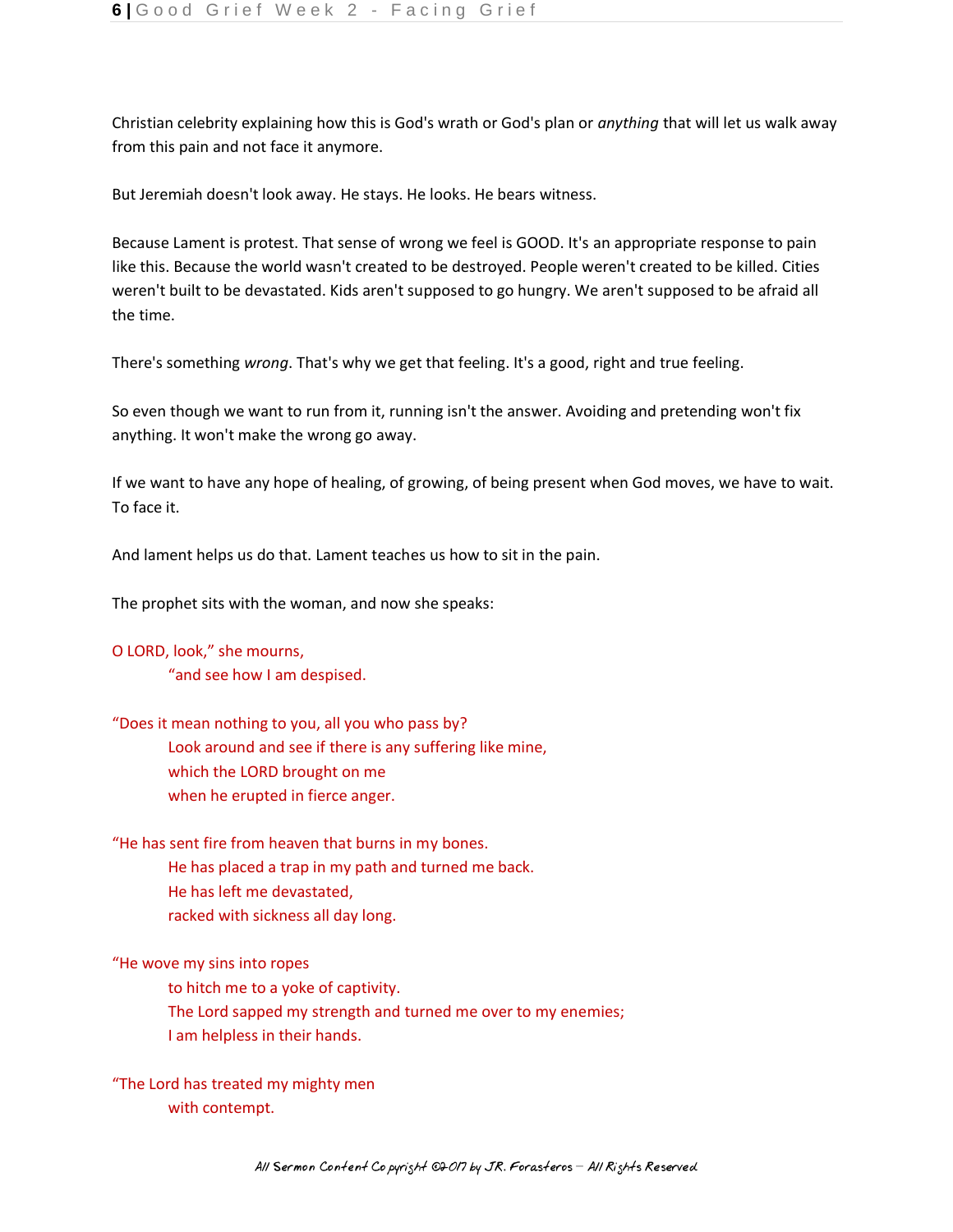At his command a great army has come to crush my young warriors. The Lord has trampled his beloved city like grapes are trampled in a winepress.

# "For all these things I weep;

 tears flow down my cheeks. No one is here to comfort me; any who might encourage me are far away. My children have no future, for the enemy has conquered us."

# Jerusalem reaches out for help,

 but no one comforts her. Regarding his people Israel, the LORD has said, "Let their neighbors be their enemies! Let them be thrown away like a filthy rag!"

# "The LORD is right," Jerusalem says,

 "for I rebelled against him. Listen, people everywhere; look upon my anguish and despair, for my sons and daughters have been taken captive to distant lands.

# "I begged my allies for help,

 but they betrayed me. My priests and leaders starved to death in the city, even as they searched for food to save their lives.

### LORD, see my anguish!

 My heart is broken and my soul despairs, for I have rebelled against you. In the streets the sword kills, and at home there is only death." -- Lamentations 1:11b-20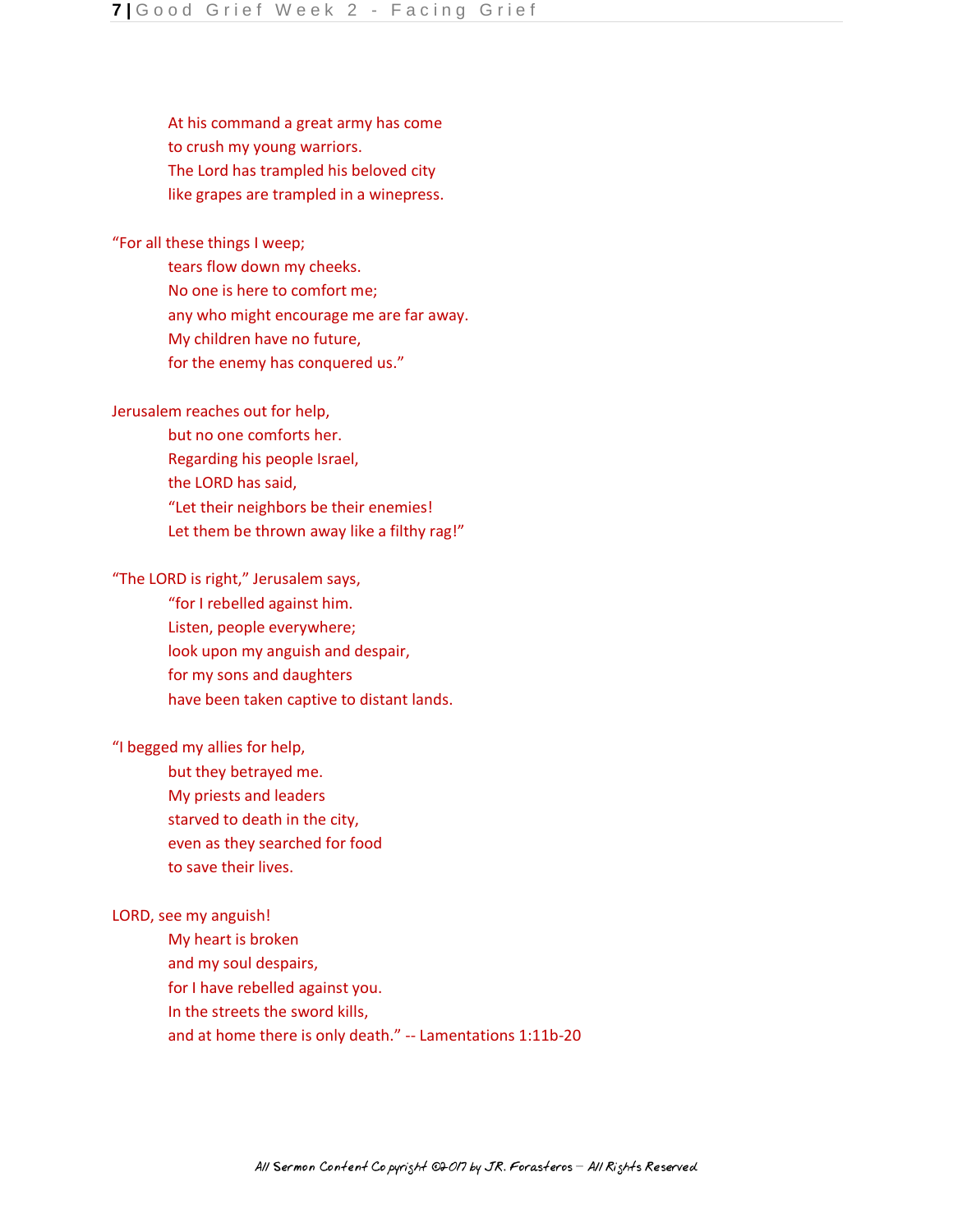With the prophet's presence, the woman is able to give voice to her grief. She names her sense of abandonment, her suffering at the hands of would-be friends. She names her own sin, which led to her pain. She cries out for God to deliver her.

And the prophet is there for all of this. This is where we want him to jump in with the Churchy answers yet again. To offer the platitudes that will make us feel better. But he is silent. He listens.

And the poem ends in that awkward pain, with no resolution.

How can there be resolution in this moment? How can there be anything but pain?

Friends, when we find ourselves in the presence of grief, we cannot turn away. We cannot offer platitudes and answers (even when they're good, thoughtful, theologically sound answers). Answers aren't what the grieving person needs first.

The first movement of lamentation is honesty. Naming the pain. Sitting with it. Refusing to let the pain and fear and awkward feelings chase us away.

We can't begin to heal until we're honest about our pain.

I was asked to pray at the funeral of that teen who died in a car crash. What kind of prayer is appropriate in that situation? How beautiful and flowery do the words have to be before the parents suddenly aren't sad?

I wrote a prayer of Lament. I didn't offer any churchy answers to pain. I didn't try to address the problem of Evil. Instead, I simply cried out. I confessed that I knew this was wrong - God didn't create a world where kids are supposed to die. Though this was an accident, it was an evil in the world. I asked God to be with us in our pain. And that was it.

I had seldom felt more useless as a pastor. I had no answers to give. I could only hurt with those who were hurting.

But a couple of weeks later, a man in the church came to me to thank me for my prayer. He told me how lost he had felt - he had kids of his own, and he couldn't imagine being in the parents' place. And then he said, "Your prayer didn't try to explain everything away. It gave me permission to be angry, to be sad. It let me admit that what happened was wrong. Thank you."

Friends, too often we rush past pain to try to find answers. To make the hurt go away. But that's not how we heal.

We can't move past the hurt until we name it.